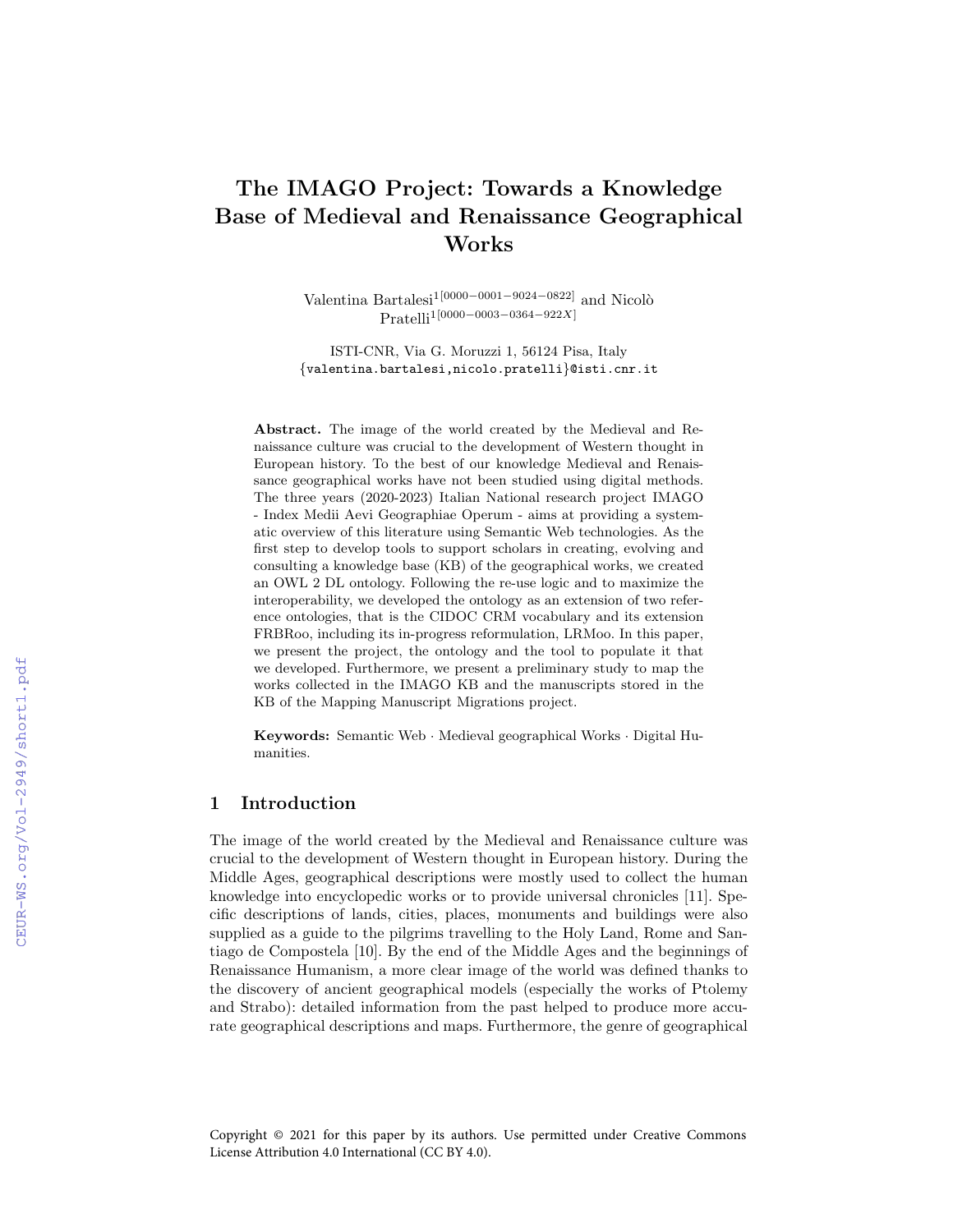description had a further and decisive turning point during the period of the exploration travels and discoveries: the description and representation of the New World, along with the reassessment of the physical space, gave the basis of modern geography [4].

Until now, Medieval and Renaissance geographical works have not been studied using digital methods. The three years (2020-2023) Italian National research project IMAGO - Index Medii Aevi Geographiae Operum - aims at providing a systematic overview of this literature using the Semantic Web technologies to make available this knowledge as Linked Open Data (LOD) [2] and to develop automatic search and visualisation services on the collected data. In particular, the project aims to produce and make available to the users a complete survey of Medieval and Humanistic geographical works, providing: (i) a classification of authors, genres and contents; (ii) a list of the manuscript tradition and printed editions for each work; (iii) a list of critical editions of some more representative works; (iv) a Medieval Latin toponymy index.

As the first step in order to develop tools to support scholars in creating, evolving and consulting a knowledge base (KB) of the geographical works, we created an OWL 2 DL ontology [9] that formally represents this knowledge. Following the re-use logic and in order to maximize the interoperability, we developed our ontology as an extension of two reference ontologies, that is the CIDOC CRM [5] vocabulary and its extension FRBRoo [6], including its inprogress reformulation, LRMoo [12].

The final aim of the project is the creation of a Web application allowing scholars to freely access and visualise the data collected in the IMAGO knowledge base. The idea is to improve the studies of Medieval and Renaissance Humanism geography by providing scholars a better insight into this field from many perspectives, such as the Medieval Latin toponymy and the identification of historical places. The Web application will host a special section of Medieval and Renaissance cartography as well, in order to provide a digital collection of the most interesting maps and drawings.

## 2 The IMAGO Ontology

As the first step to develop tools to support scholars in creating, evolving and consulting a KB of the Medieval and Renaissance geographical works, we created an ontology that formally represents this knowledge. The IMAGO ontology is derived from a strict collaboration between ISTI-CNR and the scholars from the University of Pisa and the University of Salento - expert in Latin and Italian Literature and Linguistics - who are involved in the project. The methodology we followed to develop the ontology is well known and it is the one usually adopted to create formal vocabularies in the Semantic Web research field. The main novelty introduced by our research is the use of the Semantic Web technologies to formally represent the scientific domain of the geographical Latin works written during the Middle Ages and the Renaissance. Despite in other research projects semantic technologies have been used to represent ancient manuscript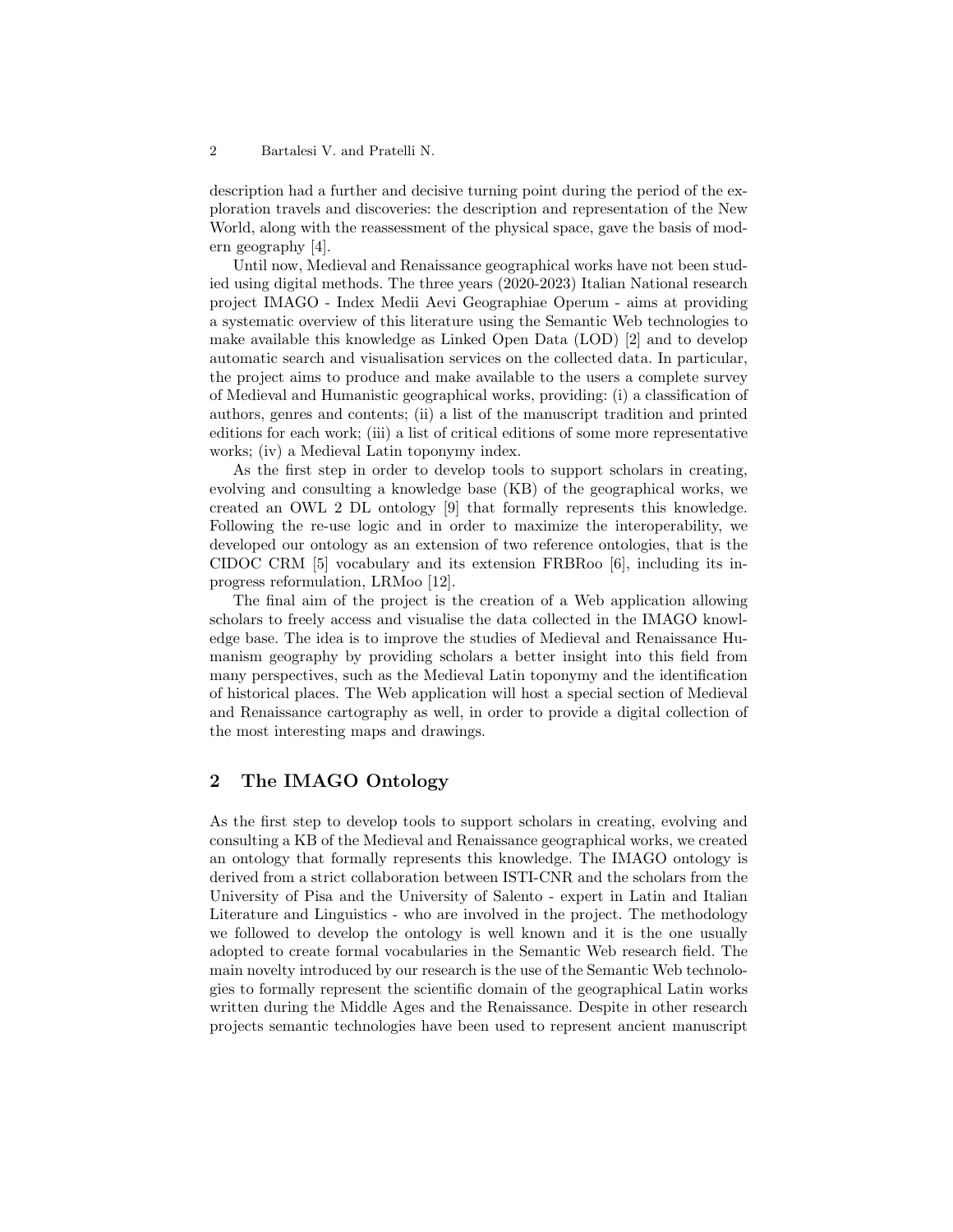corpora  $[7, 1, 3, 8]$ , no scientific research that applies a Semantic Web approach has been conducted in this specific research field. Furthermore, the information about the geographical Latin works written during the Middle Ages and the Renaissance is dispersed on paper books, and this makes a systematic overview of the geographic literature impossible, preventing a well-ordered perception of how it was gradually set up in time. The IMAGO project aims at making this information available in digital form to both scholars and general users. We defined a conceptualisation of the domain of knowledge and then we formalised this conceptualisation using classes and properties from two existing ontologies we chose as reference vocabularies, that is the CIDOC CRM and its extension FRBRoo, including its in-progress reformulation LRMoo. We adopted a lot of terms from these ontologies to maximize the interoperability of our representation. Finally, we added our own classes and properties to represent the terms that we did not find in the reference vocabularies. The resulting ontology is expressed in OWL 2 DL language. Our conceptual idea is that the domain of the geographical work can be represented using some main categories. The first ones are the author and title of a work. For each work, the literary genre is specified along with the toponyms that represent the places that are described or reported into the work. Furthermore, for each work, several metadata about the related manuscripts and printed editions are added. In particular, for each manuscript the following knowledge is reported : the name of the author and the title of the work in the forms that appear in the manuscript; the library in which the manuscript is collected; the location of the library; the signature and the folios of the manuscript; the incipit and explicit of the dedication/proem, if they exist; the incipit and explicit of the text; the date of the creation of the manuscript; the secondary sources.

On the other hand, for each printed edition the following knowledge is reported: the author, the title, and curator's name of the edition; the place and the date of publication; the publisher; the format of the edition; the number of pages; the information about the images reported in the edition; some general notes that the scholars intend to add as comment to the edition; the name of the author of the introduction, the text of the introduction, the text of the dedications; information about whether the edition is a first edition or a reprint; primary and secondary sources of the edition; the ecdotic typology. In Table 1 we reported the classes we used to represent our main concepts and in Table 2 the properties we used to express the semantic relationship among concepts are listed. As a notational convention, the CIDOC CRM uses the letters "E" and "P" to indicate classes and properties respectively, whereas FRBRoo (and its revisions LRMoo) uses the letters "F" and "R" to indicate classes and properties, respectively. Note that we intended dates as time intervals and that we preferred the classes of FRBRoo and LRMoo instead of the corresponding classes of CRM when the concepts to capture and represent underlay the semantics of bibliographic information. Furthermore, we used F2 Expression instead of F1 Work for representing a work since for *work* we intend a particular edition of that work.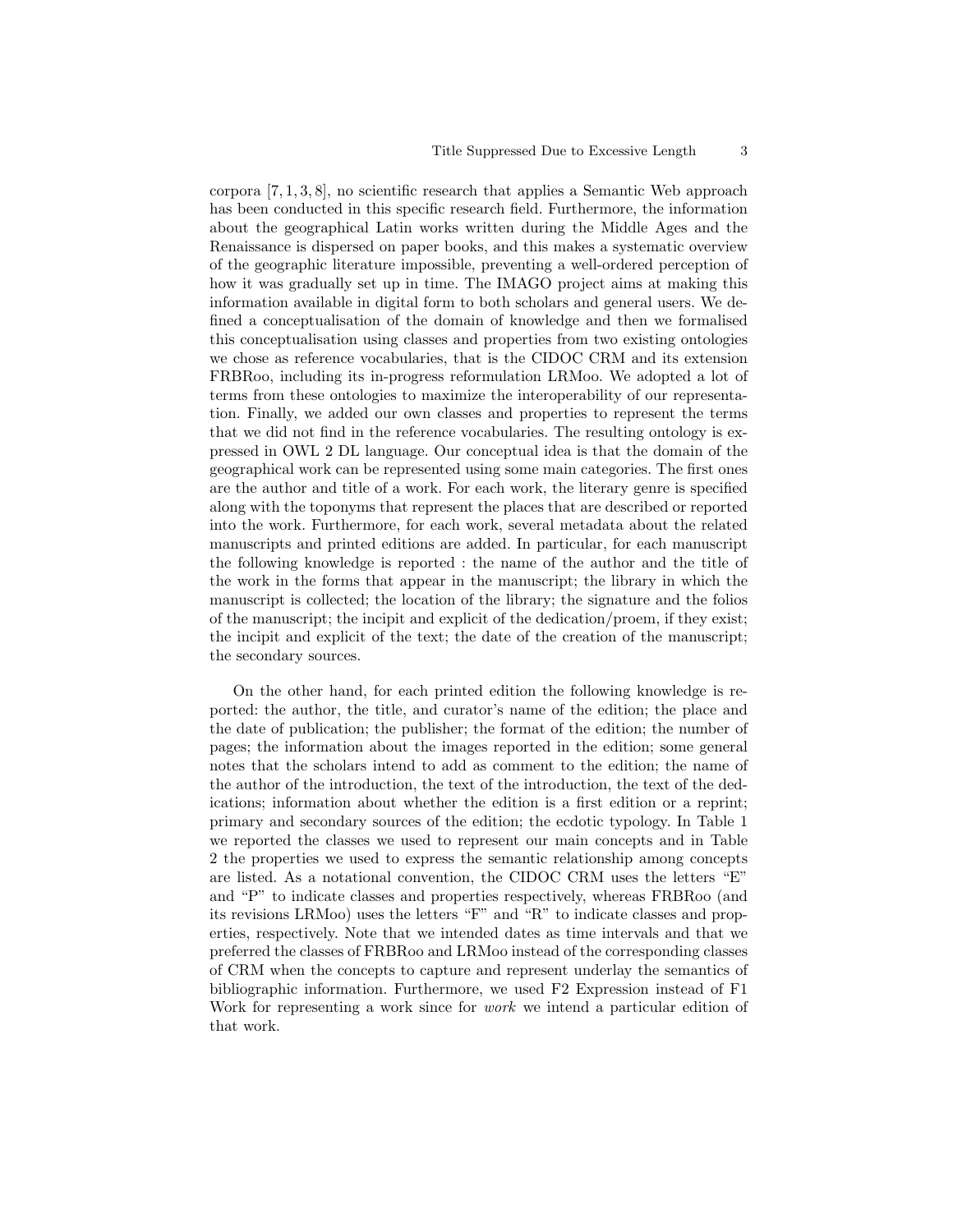#### 4 Bartalesi V. and Pratelli N.

| Concept           | Class                                                     |
|-------------------|-----------------------------------------------------------|
| Author            | subclass of E39 Actor                                     |
| Work              | equivalent to F2 Expression                               |
| Work creation     | equivalent to F28 Expression Creation                     |
| Genre             | subclass of E55 Type                                      |
| Toponym           | subclass of E41 Appellation                               |
| Manuscript        | subclass of F5 Item                                       |
| Printed Edition   | subclass of F3 Manifestation                              |
| Library           | subclass of F11 Corporate Body                            |
| Place             | equivalent to E53 Place                                   |
|                   | Geographical Coordinate equivalent to E94 Space Primitive |
| Signature         | equivalent to E42 Identifier                              |
| Folios            | subclass to E19 Physical Object                           |
| Date              | equivalent to E52 Time-Span                               |
| Curator/Publisher | subclass of E39 Actor                                     |

Table 1. Classes used to represent our main concepts

Table 2. Properties used to represent relation among the main concepts

| Relation (R) between concepts  | Property                                                                  |
|--------------------------------|---------------------------------------------------------------------------|
| R(Work creation event, Author) | equivalent to P14 is carried out by                                       |
| R(Work creation event, Work)   | equivalent to R17 created                                                 |
| R(Manuscript, Title)           | equivalent to P102 has title                                              |
| R(Printed Edition, Title)      | equivalent to P102 has title                                              |
| R(Manuscript, Library)         | equivalent to P50 has current keeper                                      |
|                                | R(Place, Geographical coordinates) equivalent to P168 place is defined by |
| R(Manuscript, Signature)       | equivalent to P1 is identified by                                         |
| R(Manuscript, Folios)          | equivalent to P46 is composed of                                          |
| R(Manuscript, Date)            | equivalent to P4 has time span                                            |
| R(Printed edition, Date)       | equivalent to P4 has time span                                            |
| R(Printed edition, Curator)    | subproperty of P14 carried out by                                         |
| R(Printed edition, Publisher)  | subproperty of P14 carried out by                                         |
| R(Printed edition, Format)     | equivalent to R69 specifies physical form                                 |
| R(Printed edition, Page)       | equivalent to P106 is composed of                                         |

To improve the level of interoperability of the ontology, we used specific terminological resources, when possibile. For the individuals of the class Genre, we used the Soggettario Nazionale<sup>1</sup>, a standard thesaurus created and maintained by the National Central Library of Florence. To represent the instances of the following classes we used Wikidata [14] as reference KB: (i) Toponym, which represents the places that are described or reported into the work, (ii) Library, in which the manuscript is stored, (iii) Place, which represents the location of a library. For the ecdotic typology of the printed edition, we did not find a suitable terminology, thus we created a short controlled vocabulary to satisfy our representational aims.

 $\frac{1}{1}$  https://thes.bncf.firenze.sbn.it/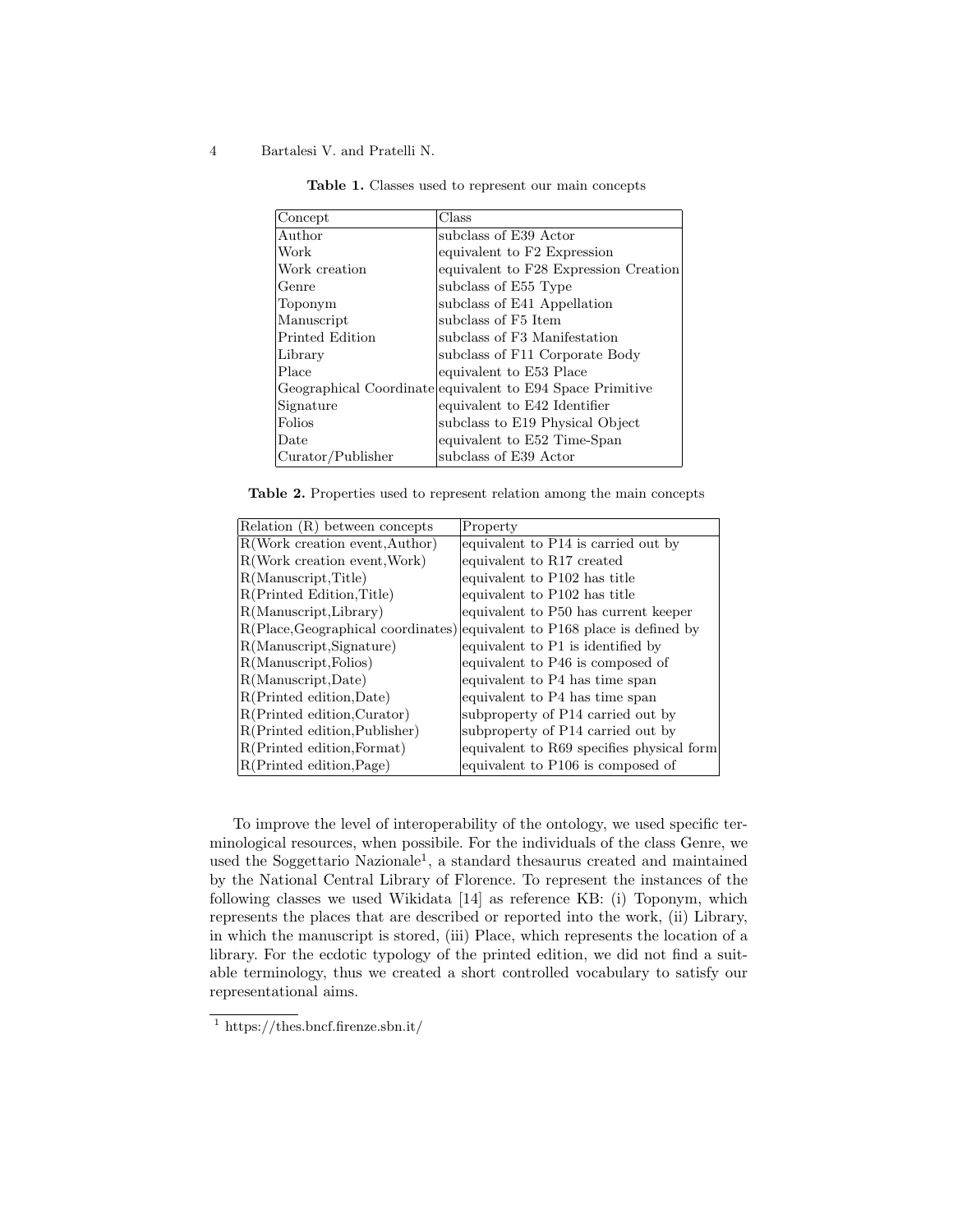To populate the ontology, we developed a semi-automatic Web tool to allow scholars to insert knowledge through a user-friendly interface. The tool was created to reduce the time to insert knowledge and to avoid the insertion of mistakes thanks to the use of predefined lists of works, authors, libraries, places, literary genres. The geographical coordinates of the places are also automatically assigned. The labels and the corresponding  $IRIs<sup>2</sup>$  contained in these predefined lists are extracted from the Wikidata knowledge base [14] and the MIRABILE database<sup>3</sup>. Figure 1 shows the main interface of the tool.

At the current stage of the project, our KB includes 250 works, 206 authors and 614 libraries and the scholars have started to insert detailed knowledge about manuscripts and printed editions of these works. The KB also includes seven different literary genres, four types of editions, six ecdotic typologies.

|               |                                                                                                                          | Christophorus Bondelmontius                             |                          |
|---------------|--------------------------------------------------------------------------------------------------------------------------|---------------------------------------------------------|--------------------------|
| Author        |                                                                                                                          |                                                         |                          |
| Work<br>Place |                                                                                                                          | Descriptio insulae Cretae<br><b>EDIT PLACE</b><br>Creta |                          |
|               |                                                                                                                          |                                                         |                          |
|               |                                                                                                                          |                                                         |                          |
|               | Manuscript 1                                                                                                             |                                                         | $\overline{\phantom{a}}$ |
|               |                                                                                                                          |                                                         |                          |
|               | Author                                                                                                                   | Christofori Bondelmontis                                |                          |
|               | Work                                                                                                                     | Descriptio insulae Cretae                               |                          |
|               | Place                                                                                                                    | Città del Vaticano                                      |                          |
|               | Library                                                                                                                  | Biblioteca Apostolica Vaticana                          |                          |
|               | Segnature                                                                                                                | ROSSIANO 703                                            |                          |
|               | <b>Folios</b>                                                                                                            | ff. 1r-50v                                              |                          |
|               | Incipit of dedication/proem<br><b>Explicit of dedication/proem</b><br>Incipit of the text<br><b>Explicit of the text</b> |                                                         |                          |
|               | Date<br><b>Manuscript link</b>                                                                                           | 1417/1422                                               |                          |
|               | <b>Secondary sources</b>                                                                                                 | Potthast, p. 1967, p. 606; DBI, XV, p. 199              |                          |
|               | Indexer                                                                                                                  | Nicolò Pratelli                                         |                          |
|               | Last change                                                                                                              | 14/05/2021                                              |                          |
|               | <b>WDELETE</b>                                                                                                           | <b>E2 EDIT</b>                                          |                          |
|               |                                                                                                                          |                                                         |                          |
|               | Manuscript 2                                                                                                             |                                                         | $\oplus$                 |
|               | Print edition 1                                                                                                          |                                                         | elle.                    |
|               | <b>INSERT SHEET</b>                                                                                                      |                                                         |                          |

Fig. 1. The interface of the tool used by the scholars to insert the knowledge

# 3 Adding Knowledge about Manuscript Migration to the IMAGO KB

Mapping Manuscript Migrations (MMM) [3] is a project developed with funding from the Trans-Atlantic Platform under its Digging into Data Challenge

<sup>2</sup> https://www.w3.org/International/articles/idn-and-iri/

<sup>3</sup> www.mirabileweb.it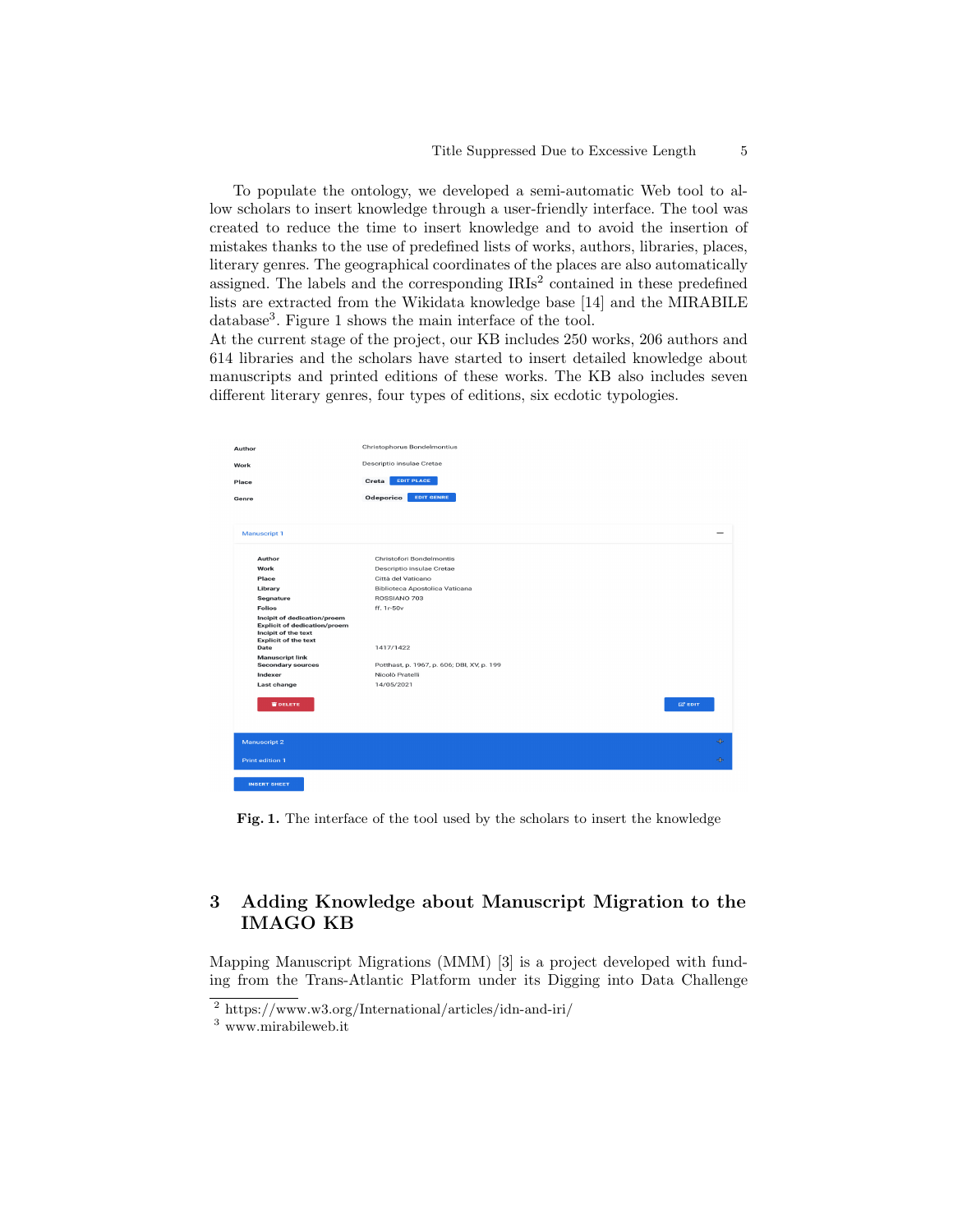(2017-2019). By using Linked Open Data principles and Web Semantic technologies, MMM unite records from three datasets: the Schoenberg Database of Manuscripts<sup>4</sup> at the University of Pennsylvania, the Bibale<sup>5</sup> database at the Institut de recherche et d'histoire des textes, and the Medieval Manuscripts  $Catalogue<sup>6</sup>$  at the University of Oxford. Within the MMM, a data model was developed to serve the aims of the project, but it is general enough to be used by anyone who would want to represent the knowledge about the manuscript provenance data. It incorporates concepts from several existing ontologies, including Erlangen CIDOC-CRM for events, FRBRoo for bibliographic information, and the Getty Thesaurus of Geographic Names for physical locations. The data model includes also its own classes and properties that serve both unique instances in the source datasets and manuscript studies in general. The knowledge stored in the MMM KB is interesting for the IMAGO project. In particular, the information on how the manuscripts have traveled across time and space from their place of production to their current locations could significantly enrich the IMAGO KB. Since both MMM and IMAGO use the same reference vocabularies, the level of interoperability between the two ontologies is high. We have conducted a preliminary study to map our works and the manuscripts stored in the MMM KB. Querying the MMM KB, we measured that about 20% of the works collected in the IMAGO KB is also present in the MMM KB. We plan to integrate the knowledge related to these shared manuscripts in order to give more complete information to the users of the IMAGO Web application.

# 4 Conclusion and Future Work

In this paper, we have presented the research developed within the Italian National Research Project IMAGO - Index Medii Aevi Geographiae Operum (2020- 2023). IMAGO aims at creating a KB of the Medieval and Renaissance geographical works which report the description and representation of the world in the VI-XV centuries. The knowledge included in the KB is formally represented following the Linked Open Data paradigm and using the languages of the Semantic Web (OWL 2 DL). Indeed, to the best of our knowledge, until now no scientific research has applied digital methods in a systematic way in this field of studies. We have presented the ontology we have developed to formally represent the knowledge about these geographical works. The IMAGO ontology has been implemented as an extension of two standard vocabularies: CIDOC CRM and FRBRoo (and its ongoing extension LRMoo). On the basis of the ontology, we have developed a tool that is used by the scholars who are inserting data in our KB. We have also presented a preliminary study to map the works collected in the IMAGO KB and the manuscripts stored in the KB of the Mapping Manuscript Migrations project. First of all, as future work we have planned to evaluate the ontology. In particular, we plan to conduct two different types

<sup>4</sup> https://sdbm.library.upenn.edu/

 $5 \text{ https://bible.irth.cnrs.fr/}$ 

<sup>6</sup> https://medieval.bodleian.ox.ac.uk/